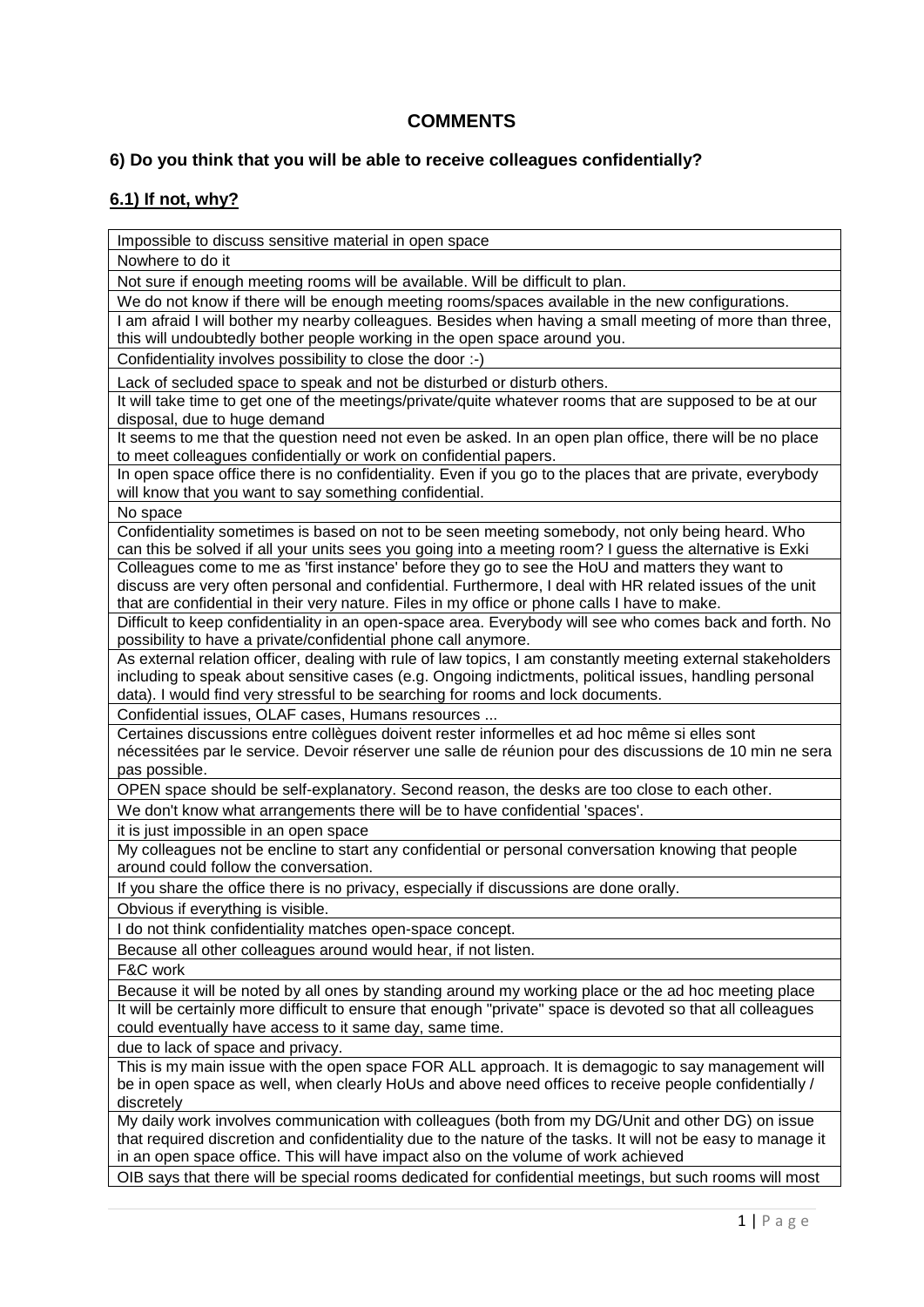likely be full all the time. As I work with confidential files, I often need to discuss some details with relevant colleagues - I will for sure not find proper room whenever or as often as I need.

noise and space

No own office space to receive colleagues/ visitors confidentially. Booking a - glass - meeting room already reveals purpose of the meeting and meeting participants. Going to the common areas that don't need reservation - coffee corners etc. - is obviously not an option for a confidential meeting.

Short informal meeting and more confidential discussions are also fundamental in my work. the possibility to receive colleagues in the offices , show work on the computer, discuss ways forward etc. cannot be done through formal meetings with the need to book rooms etc.

Meetings in confidentiality are not meant to be held in open space. Even if separate meeting rooms will be allocated, they have to be reserved and do not guarantee a place. Meeting at an open space work station will a disrupt other colleagues

open space = conversations open to all colleagues in the proximity

The massive number of meetings we handle on a daily basis.

Of course not as there is no privacy in an open-space environment.

There will not be enough "bubbles" or meeting rooms to have the opportunity to meet people with confidentiality all the time. Those rooms will always be booked by management.

no privacy

Everyone in the vicinity will be able to see what visitors are coming and going so no confidentiality there.

If I make the time to go somewhere else, in the cafeteria, or in a corridor. It smells of Orwell's 1984.

There are no conditions for confidentiality in the open space environment.

If everybody can see and understand what we say I doubt we can have confidential conversation.

on verra d'emblée que tel personne voit tel personne, aucune discrétion

Confidentiality in an open space area is almost impossible !

Because of the need for a "protected area" for confidential meetings. Open space is in so far totally different from an individual office where one simply close the door...

Because open space by its nature means we will be creating background noise or interrupting our colleagues who sit near us whenever we speak. It is not a confidential setting either.

As above: for example pulling a staff member aside "to have a word" on performance, asking if everything is ok, settling disagreements cannot be done discreetly in an open space office. If I head off with a colleague to a cubicle, it is fairly evident to all that this is due to some HR matter etc.

Difficult to arrange meetings in these circumstances.. everyday actions become complicated.

A lot of telephone conversation with colleagues from delegations are confidential

It is in the nature of open space that everybody hears everything

There is lesser privacy, the meeting rooms will probably booked long beforehand.

Where to meet colleagues, visitors (regular NGOs representatives coming to ask for funds), where to have daily confidential phone conversations with contractants and having access to my computer files being discussed without disturbing colleagues?

A lot of people will hear sensitive information

some private space needs to be foreseen to have bilateral meetings

That will depends on the number of meetings rooms which will be allocated to organise external and internal meetings.

It is a contradiction in terms: open space and confidentiality.

Because I don't think that any alternative solution would be successful in allowing people to have confidential bilateral meetings with their relevant counterparts.

I am not sure whether there will be separated spaces...and i am sure i would book a meeting room to have an (unplanned) chat with a colleague, even only to build relations and team spirit.

Booking rooms will be an additional administrative task and they will be occupied.

There will simply not be enough meeting rooms. Even for any confidential phonecall I will need to look for a phone booth. Or we are asked per guidelines to reduce calls to a minimum and do calls from home or from the car. This infringes on our family life which is not acceptable.

Not in the 'normal' open-space work environment; it is necessary to look for a 'meeting room', especially if you meet country authorities.

confidentiality is automatically lost in an open space environment

An open space reduces the ability to share information confidentially, hence we will need to find alternative options (meeting rooms providing that they are available, else outstide the building): we will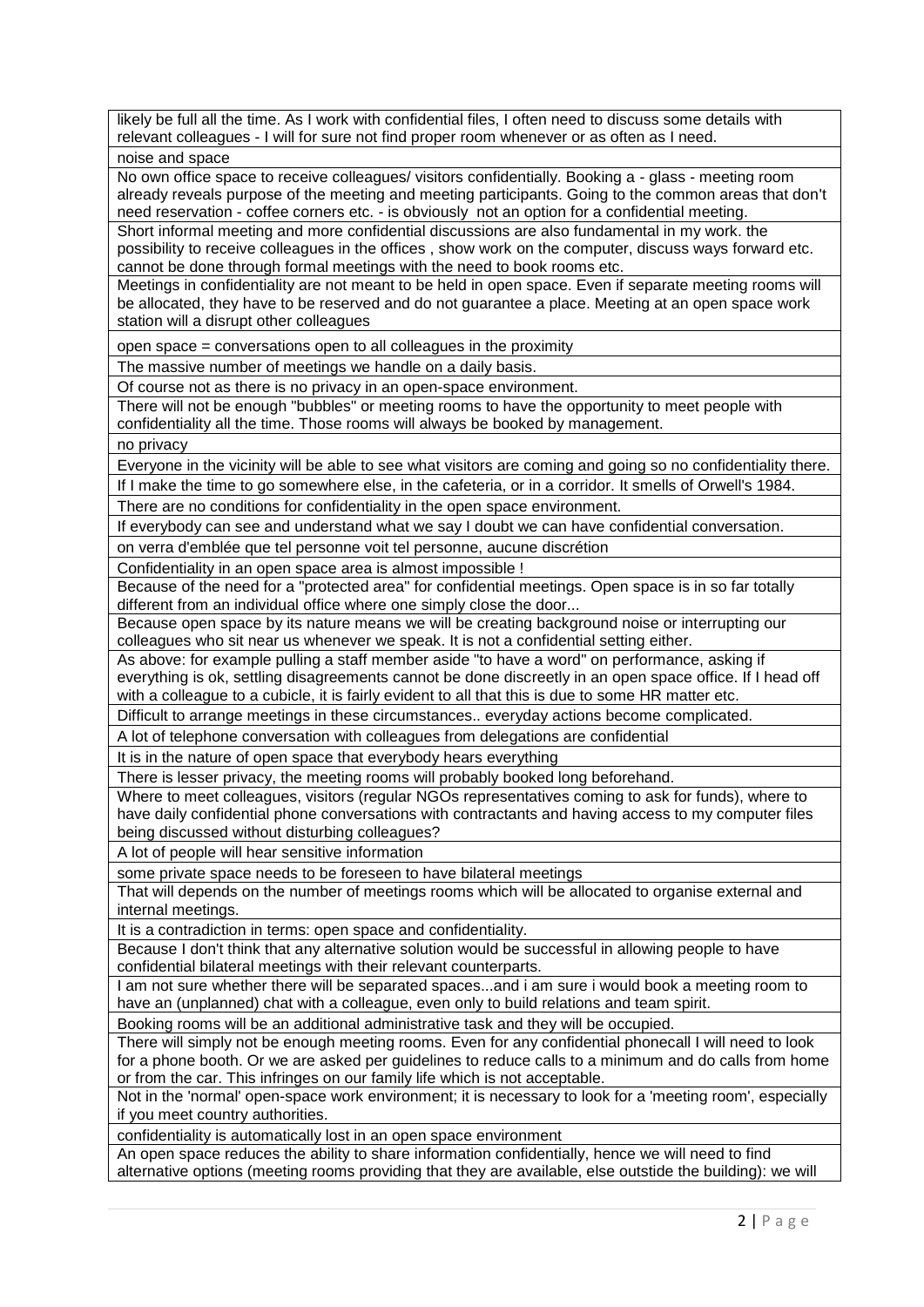lose time and at the end, we will share less information.

Well, open space i NOT a confidential environment. Will there be enough spaces for private calls? for confidential meetings, etc?

Although "separate-private" spaces will be provided, it is going to be difficult to take all necessary documentation along with the computer in such space... (provided that it is not occupied at the time of the need)

Working in HR I do not see how staff can meet me to discuss confidential issues with meeting rooms installed in the middle of an open space.

need specific areas - easily accessible - not to spend hours to find an empty room

It is not always possible to plan in advance such meetings - often, due to urgent situations linked with political developments, such meetings are quite 'spontaneous'

Open space - all other colleagues will see them

colleagues will not be able to either discuss some sensitive issues or not wish to be seen discussing with colleague X or Y

Open space per definition does not allow for any "confidential" exchange

In an open space office there is no room for confidentiality, unless some special rooms are foreseen for this, but I guess this room will need to be booked as more colleagues would need to use it.

The meeting spaces in an open space environment I have seen so far do not meet standards of confidentiality. They are open, with glass walls and not even with 4 walls. This clearly does not support having confidential meetings or phone calls.

There will be need to find a meeting room to ensure confidentiality

I deal with confidential cases (amongst them OLAF), which are strictly confidential. In an open space I cannot treat these files and talk to concerned colleagues with the required confidentiality

no space, noise, exposure

in open-plan office there is no privacy, meeting rooms may be not always available on the spot Being surrounded by other colleagues it will be difficult to have the necessary degree of confidentiality, in particular with colleagues in Delegation with whom we talk on the phone daily, and with the Counterparts in the respective countries.

Deadlines will be respected, but the quality of work will be affected. Our work requires moments of absolute concentration and very frequent interaction. Talking with colleagues in public is disturbing for those who are not interested and for those who need to discuss confidential matters.

Spaces for meetings will be needed. Considering the number of people and the amount of meetings we have, this will mean making many meeting spaces available. Even if this happened, accessing them will bring an additional burocratic burden (reserve a meeting space, being on waiting list, etc.)

I believe meeting rooms will be fought for, as we will have to share them among numerous office less colleagues. I don't think confidentiality will be guaranteed in this framework

Where should I receive them? if you speak to a human rights organisation or to the Civil Society of the country I work with, I cannot have people around us

the space allocated by person is very small

booking a "silent room" might be required long time in advance

Its obvious. No more phone calls without being listened to by others. My comings and goings being observed. Smaller meeting places are often taking the shape of glass cubes. Meeting someone bilaterally behind closed doors may then already be seen as suspicious...

Other people would see what we are doing, hear what we talk

As a helpdesk on financial and contractual issues for HQs and Delegations, i am constanly receiving colleagues in my office as well as phone calls to discuss confidential issues. How can i ensure confidentiality surrounded by people?

I often receive colleagues visiting on mission from Delegations. Sometimes the topics of conversation can be sensitive in terms of working relations with other colleagues, projects, etc. Open space is not conducive to this. Booking a meeting room is impractical for such ad-hoc meetings.

une analyse des processus et des besoins en découlant tenant en compte cette nouvelle disposition doit impérativement être faite pour identifier les problèmes qui pourraient en découler

It may not be always be possible to use meeting rooms as the need to discuss confidentially may rise spontaneously. There is also an advantage to talk to colleagues in my own office as it allows to use computer (e.g. to draft text jointly, etc.).

Because anybody can see I'm actually talking to this colleague, I would not be able to talk openly about confidential issues about dossiers I am working on

Open space et confidentialité sont totalement antinomiques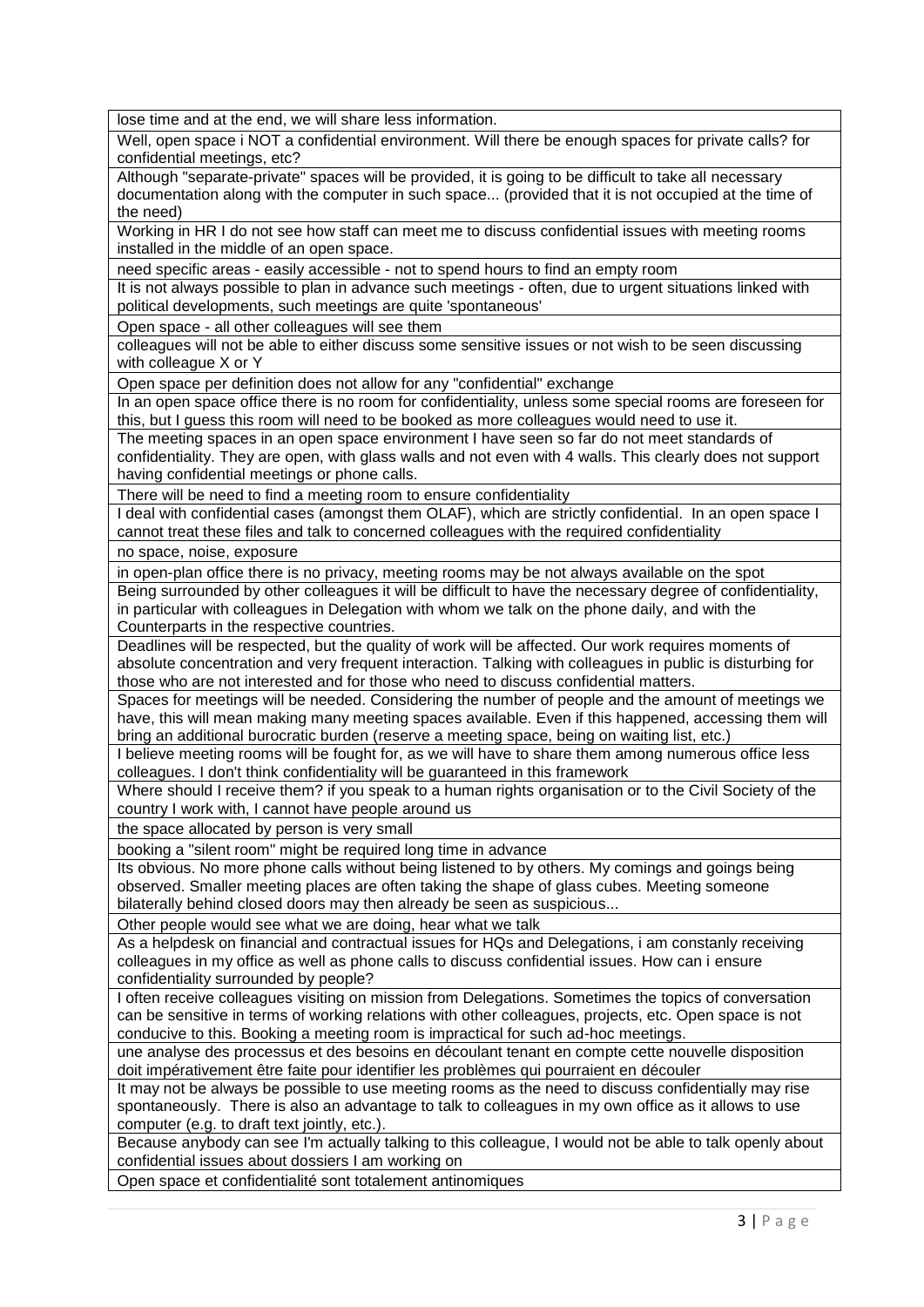No space available.

This is a silly question.

Discussions about personal or sensitive issues, in particular management ones, require privacy that can't be guaranteed by moving to a meeting room.

Competition for meeting rooms rises exponentially when you take away the benefit of everyone potentially having a private meeting room in the form of their office; it is sometimes hard to secure meeting rooms already now.

Even if private rooms are created there will be never be sufficient for the needs of privacy and confidentiality

Receiving colleagues confidentially is not possible and it disturbs the rest of the people.

no suitable space

Non!! les autres collègues seront distraits et écouteront les conversations!

L'absence d'intimité tout au long de la journée de travail peut se révéler pesante et étouffante. L'open space aggrave d'ailleurs le taux d'absentéisme.

No confidentiality is possible. In my office, many confidential discussions take place.

It is evident that confidentially is not suitable in open-spaces. But I can reserve a meeting room without any problem.

I need often to discuss issues that have politically sensitive implications. Doing so in an open space would not be possible - imagining that this could be done by booking on a last minute a meeting room means not knowing or not understanding our work requirements.

Colleagues can easily listen to the conversation.

Open space et confidentialité ne riment pas vraiment ensemble.

The confidentiality issues does not concern only discussions with colleagues but much more the discussions with the national authorities and the review of sensitive/confidential information. Open space arrangements are not seen to be compatible with these structural constraints.

I've been working for several years in open space offices. Confidentiality has never existed.

Not in my normal sitting place at least, this would require the availability of a closed space An open space environment does not really favour confidential meetings, which for our DG (after all we work in the field of external relations) are crucial.

Dealing with personnel issues requires an open door policy that can be closed when colleagues need to discuss sensitive issues.

Because open space by definition leaves little room for confidentiality, especially on an ad hoc basis.

To have to ressort to meeting rooms, is very cumbersome.

limited number of meeting rooms, need to have confidential space

Several work related issues are solved through ad hoc meetings taking place in individual offices.

Well, confidentiality and open space simply don't fit together

1. Close working relationship with Member States / external actors requires my availability for confidential discussions. Moving to booths for meetings means no access to files needed during discussions. 2. My role also involves psychological support, often impromptu, for team members.

Even if there are designated spaces, these spaces will be shared with other colleagues who also need to speak privately resulting in possibly a lot of people in one room wishing to speak privately which defeats the purpose of speaking privately in the first place.

Financial transactions should be transparent and subject to rules and most of the time all is fine. However, there are moments, situations and cases when things are not fine, e.g. when someone wants to consult on irregularity, when we have fraud cases, discussions with OLAF etc.

There will certainly be a place to receive colleagues confidentially but working in the HR environment, also my colleagues will need this room so it will certainly need some organization about the occupation times of this room.

To have confidentiality, we'll have to move to other places. My main concern is when we need to discuss personal issues with our line managers. How confidentiality will be ensured?

People will be hearing everything

No confidentiality in an open space

Open space et confidentialité ne riment pas vraiment

As in.. Where should I do that? I have been sharing an office almost all the time I have worked for the EC, and even now, when only few of us share the offices, it's hell to find meeting rooms available

this not possible in an open space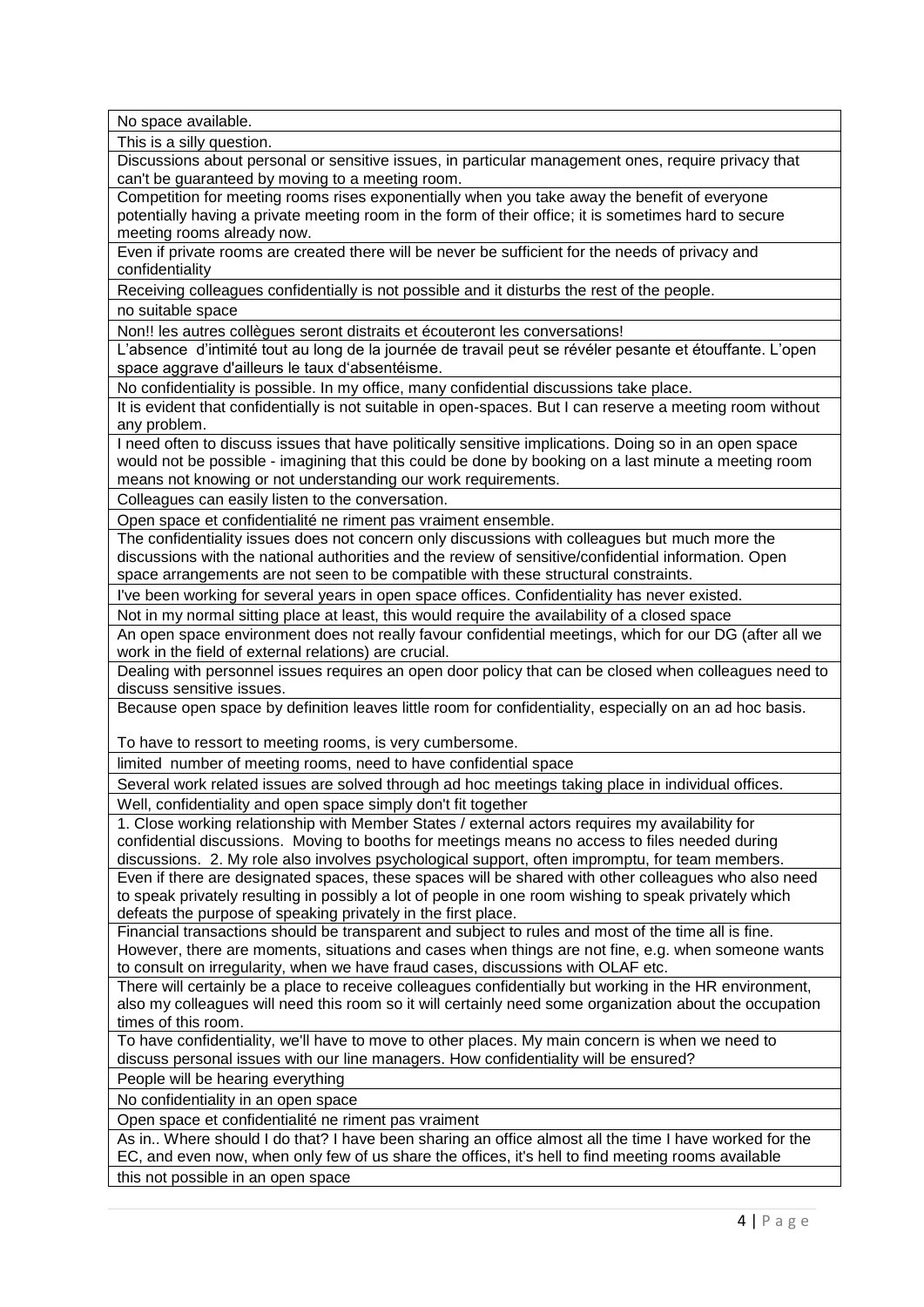Open Space is a challenge to confidentiality.

no confined area

Several of our tasks needs discussion between different services which happen mostly while discussing and working directly on the computer to amend the documents. To move all information to different work spaces would certainly add additional constraints. Same for in-depth meetings with partners. Everyone around will first see who is coming, how many times eventually. It does not seem possible to

have any confidential exchange if surrounded by several colleagues. The open space does not create an environment of comfort and trust for confidential exchanges.

We hold meetings with civil society representatives (sometimes on sensitive issues like protection of human rights), diplomats, consultants coming to report on sensitive issues (e.g., corruptive practices in the partner country). BY THE DEFINITION AND NATURE, these are confidential tasks

It is already tricky to meet/talk on phone with colleagues in 2-3 person offices because one always have to consider the impact such meetings will have on the concentration of the colleagues. An open space solution will not facilitate such talks. Especially if access to PC is necessary.

Meetings with colleagues and external contractors on sensitive matters already suffer from lack of meeting rooms, esp. when organised on little notice - thus offices are used instead. "Open space" would imply high demand for meeting rooms, with no other alternatives. The EC image would suffer too.

I doubt there will be sufficient meeting room capacity for confidential matters

No confidentiality in an open space office

For obvious reasons...

Déjà dans des bureaux à 2 ou 3, j'ai de la difficulté de communiquer au téléphone avec les partenaires/collègues en délégation. Recevoir les collègues et évoquer des questions sensibles, interservices, peut s'avérer compliqué également.

Confidential phone calls are part of my work, how to carry them on on regular basis is a challenge in an open space. Same goes for presential meetings, including unofficial meetings with colleagues from other units on common dossiers.

Already now that i am sharing office it is difficult to receive visits, in particular when the topic to discuss and confidential

It will be virtually impossible to receive colleagues confidentially. Receiving colleagues will also disturb others around my work station.

bothering other colleagues

Because we all will be in open space set-up

I work in a secretariat where persons sometime wait before a meeting with Head of Unit. If they need to wait in a common space, there is a loss of confidentiality

because the lack of privacy

As I was not informed properly on how the new workspace will look like, if there are not enough meeting rooms (not corners/tables) even for meeting 1-2 persons, than I think I will not be able to receive colleagues confidentially.

Quite hard to do if everyone around can hear the conversations. Moreover, we will lose a huge aspect in terms of privacy that could create mistrust in our colleague's mind. Questions could be raised on what and why we are receiving such persons and so on.

Obviously, this will be difficult at my desk. There will probably be quiet, confidential spaces that could be used instead. However, this will likely make such often necessary communication more cumbersome, and contribute to inefficiencies overall

Because such is the nature of open space - no confidentiality.

in an open space, there is no privacy, so all the unit will listen to all the conversations.

Trop de Monde autour

It will be less flexible to organise a meeting and it will not be possible to have the meeting at the desk or if needed to discuss issues on a computer it will also be much more difficult to organise.

Because I don't think we will have enough meeting rooms

Depending on the disposition of the work space

Meetings colleagues on personal performance issues, to solving conflicts with other team members etc. are difficult to imagine in an open space context.

This would require the booking of a meeting room

Receiving colleagues in not possible in an open space. so, i will not be abme to receive them at my desk, but for sure this could be covered by small meeting rooms ( not having a pre-booking policy).

Too few meeting places